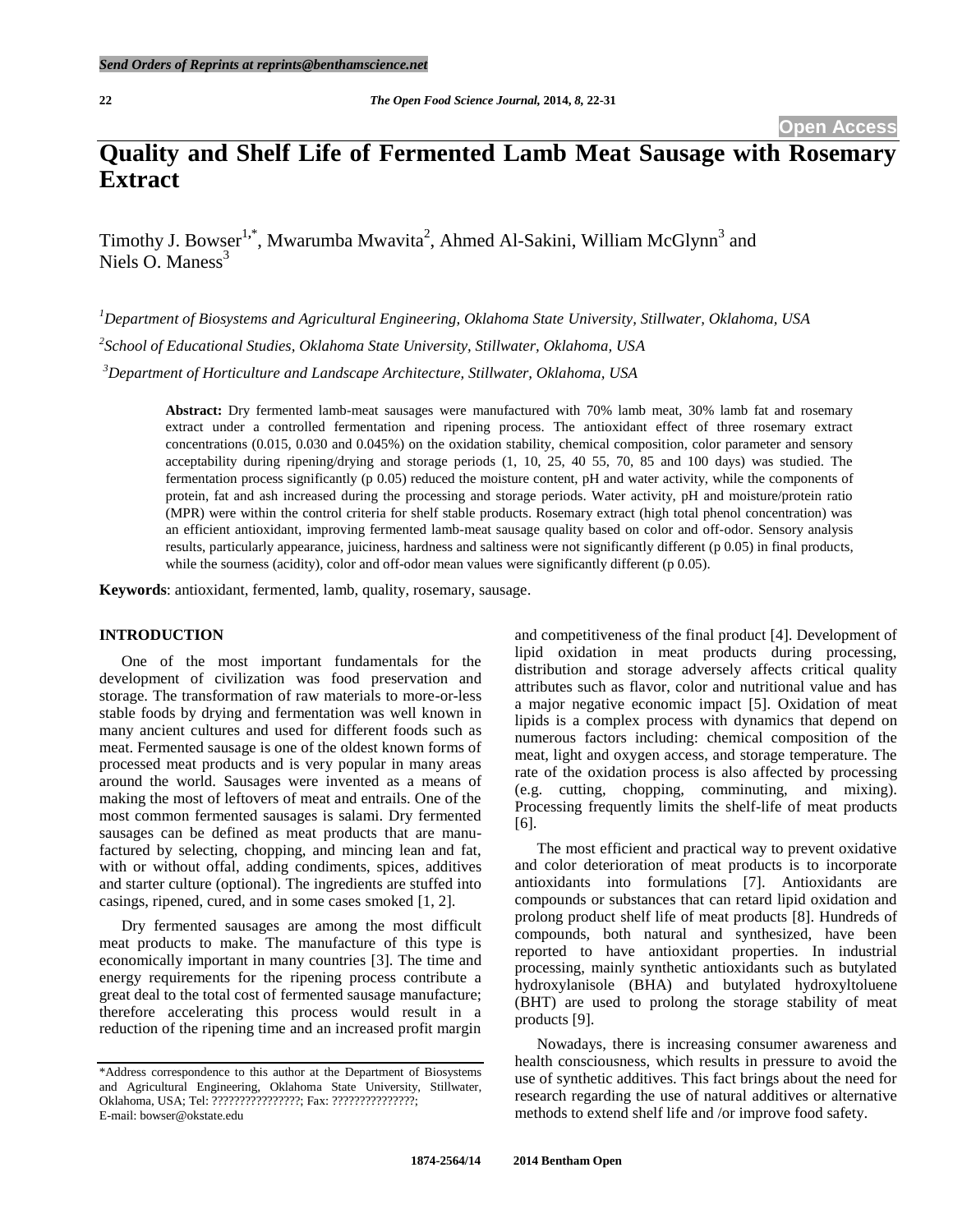Substances derived from the plant kingdom such as dried herbs and essential oils have been successfully used to reduce lipid oxidation in meat products [9]. Natural antioxidants extracted from herbs and spices exhibit various degrees of efficacy when used in different food applications [7]. Rosemary (*Rosmarinus officinalis*) is a natural spice that is used in everyday home cooking. It is also well-known as an antioxidant used in foods and cosmetics [10]. Rosemary has been reported to contain certain compounds including, rosmanol, rosmariquinone, rosmaridiphenol and carnosol, which may have antioxidant powers up to four times as effective as butylated hydroxyl anisole (BHA) and equal to butylated hydroxyl toluene (BHT) [11].

Formanek and others [12] found that color changes during storage were inhibited by the addition of rosemary extract in irradiated ground beef. Also Georgantelis and others [13] reported that rosemary extract protected the color of beef burgers during frozen storage. The objective of this study was to develop and evaluate a fermented lamb-meat sausage that was highly palatable, manufacturable, and shelfstable. The specific goals were:

- 1- Determine the effects of rosemary used as natural additives on the quality of lamb-meat sausages.
- 2- Evaluate the shelf life of fermented lamb-meat sausages formulated with different levels of rosemary as a natural antioxidant.

# **MATERIALS AND METHODS**

Lamb-meat deboned from whole carcasses of adult animals (without sex distinction) used in this research, was provided by Robert M. Kerr Food & Agriculture Products Center, Oklahoma State University, Stillwater, Oklahoma. Lamb lean meat was trimmed of visible fat. Also the lamb fat was trimmed from lamb ribs and loin. Lean and fat were cut into small cubes, packaged in polyethylene bags, frozen and stored at -18 ℃. Before processing, the meat and fat were placed in a meat cooler at 4 ℃ to thaw. The manufacture of dry fermented lamb-meat sausage required three main steps: formulation, fermentation and ripening/drying.

Formulation was accomplished in four batches (treatments) of dry fermented lamb-meat sausages. Each batch contained 70% lamb-lean and 30% lamb-fat. Thawed lamb lean and fat at 0 to 2℃ were minced using a grinder (BIRO model 548SS, Marblehead, Ohio) equipped with a 6 mm plate, then weighed. Other ingredients are listed in Table **1**, and include starter culture (SafeProTM, Dry Bioprotective culture, Germany) and water (crushed ice). Rosemary extract powder (Sigma Aldrich Inc., Saint Louis, MO) was added at levels of 0.015, 0.030, and 0.045 % (w/w) to treatments 2, 3 and 4, respectively. Ingredients for each treatment were blended separately a horizontal paddle mixer (model 100DA70, Leland Southwest, Fort Worth, TX) for three minutes. After blending, each treatment was minced a second time through the BIRO grinder equipped with a 3 mm plate.

Initial pH was measured using a meter (model 2212, Hanna Instruments Inc. RI). The sausage mixture was stuffed into 30 mm collagen casing (Mid-Western Inc., Wichita, KS)

**Table 1. Ingredients added to lamb meat and fat during sausage formulation.**

| Ingredient                 | Amount $(\%$ , w/w) |  |
|----------------------------|---------------------|--|
| Salt                       | 2.5                 |  |
| Sodium nitrite and nitrate | 0.30                |  |
| Glucose                    | 0.05                |  |
| Nutmeg                     | 0.15                |  |
| White pepper               | 0.15                |  |
| Garlic                     | 0.15                |  |
| Monosodium glutamate       | 0.20                |  |
| Starter culture            | 0.03                |  |
| Water (crushed ice)        | 10.0                |  |

using a stuffer (model VF 608, Handtmann. Lake Forest, IL). Approximately 12.5 cm length sticks were tied off, weighed, labeled, and hung in a ripening cabinet (model 1000, ALKAR-RapidPak, Inc., Lodi, WI) for fermentation and drying.

During the fermentation and drying processes, sausages were stored in the ripening cabinet according to the schedule shown in Table **2**.

# **Table 2. Conditions maintained in the ripening cabinet to promote sausage fermentation.**

| Time, h   | Temp., C     | <b>Relative Humidity, %</b> |  |
|-----------|--------------|-----------------------------|--|
| 0 to 24   | $22$ to $23$ | 85 to 95                    |  |
| 24 to 48  | 18 to 20     | 80 to 90                    |  |
| 48 to 360 | 12 to 15     | 70 to 80                    |  |

Finally, the dry fermented lamb-meat sausage was removed from the ripening cabinet and placed into storage at 4 C for up to 100 days. Fig. (**1**) shows Treatment 1 sausages after removal from the cabinet.



**Fig. (1).** Lamb-meat sausages of treatment 1 (control) after removal from the ripening cabinet at day 15.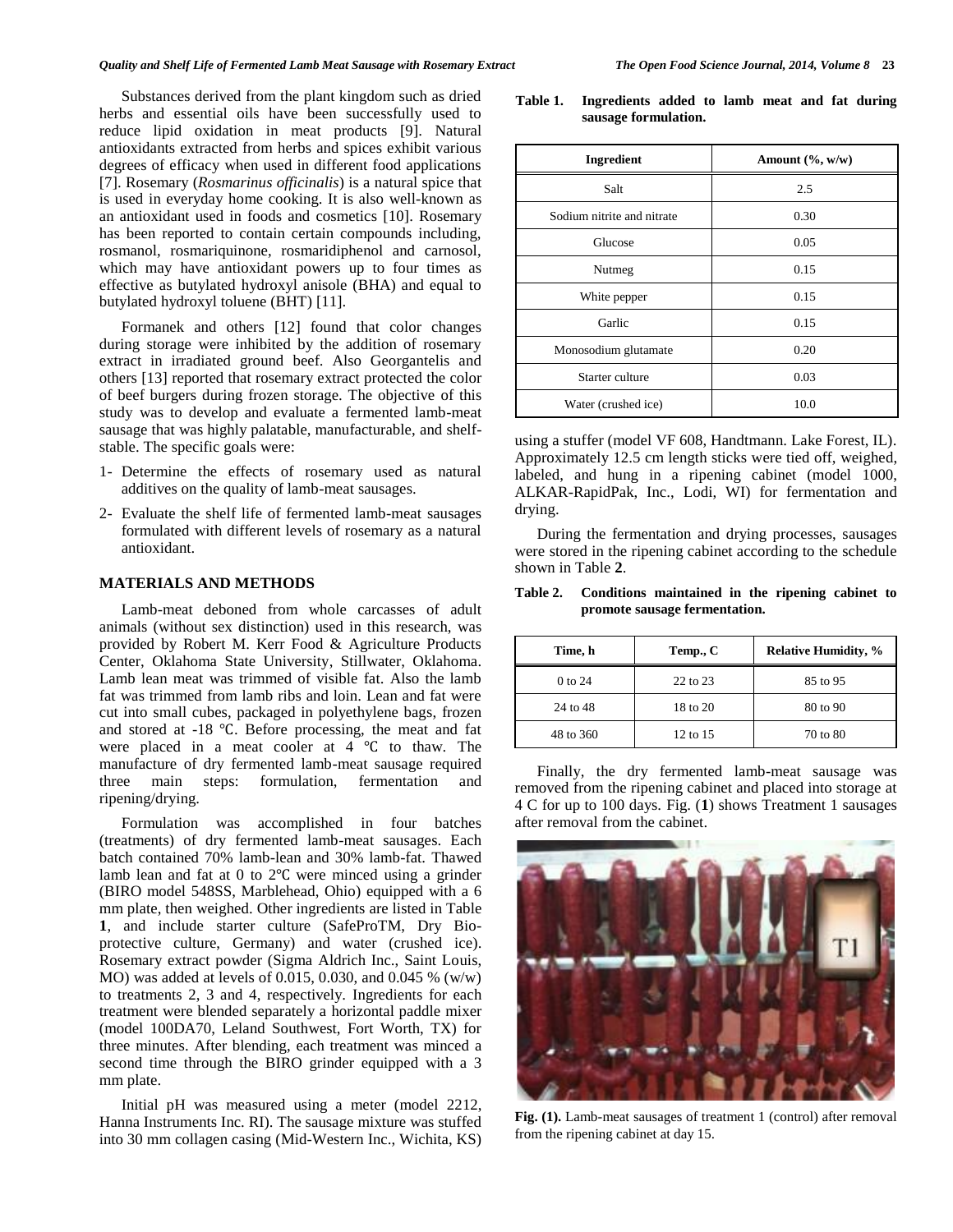Each treatment of lamb-meat sausage was analyzed for moisture, protein, and ash in triplicate. Fat was measured in duplicate according to AOAC [14] standards for proximate analysis. Samples were taken every two weeks, beginning on the first day of processing through day 100.

The pH of sausage samples was measured in a homogenate prepared by blending 20 g of sausage with 80 ml of distilled water for 30 seconds (homogenizer model: PRO 250, Lab Depot, Inc., Dawsonville, GA). Water activity of sausage samples was measured using a meter (model CX-2, Decagon Devices, Inc., Pullman, WA). Color measurements were made on a CR-3500d colorimeter (Minolta Chroma Meter Measuring Head, Osaka, Japan) with an 8 mm port size, illuminant D65, and a 10° standard observer position, in a room with fluorescent lighting. Sausage samples were ground using a food chopper (model FG 1600 P, Black & Decker, Miramar, FL) and sample color was measured three times. L\* (lightness),  $a^*$  (redness),  $b^*$ (yellowness), C\* (Chroma) and h\* (hue) were obtained for each sample [3].

Samples of fermented lamb-meat sausages were evaluated by a volunteer sensory panel on three occasions (days 7, 60 and 90). Panelists were asked to evaluate 7 characteristics of the samples using a 10-point scale [15] that assessed: color, appearance, off-odor, acidity, saltiness, hardness and juiciness. Results were expressed as the predominant score given by panelists. Prior to analysis, panelists received training described by Martinez and others [16].

Sausage samples served to panelists were cooked in an oven (model XLT-3240TS2, BOFI, Inc., Wichita, KS) to an internal temperature of 70 ℃. Samples were sliced to 1 cm thickness and presented on paper plates identified with threedigit random numbers. Panelists received samples of treatments at room temperature. Unsalted crackers and water were served for palate cleansing.

The experiments were designed with four treatments and three replications. Data obtained for chemical and physical



**Fig. (2).** Mean protein content values (%) for dry fermented lambmeat sausage samples during processing and storage period.

properties (moisture, protein, ash, fat pH, aw, and color) were statistically analyzed. Sensory data were analyzed using an analysis of variance (ANOVA), with the least square difference (LSD) method of the General Linear Model procedure (SPSS 19, SPSS Inc., UK).

# **RESULTS**

Three replicates for each treatment were analyzed for moisture during the drying/ripening process as shown in Table **3**. The mean moisture content declined during the drying/ripening process and the storage period for all batches, to 33.10, 33.45, 32.97 and 34.41%, respectively, at the end of  $100<sup>th</sup>$  day.

Three samples for each replicate were analyzed for protein content. The percent protein in dry fermented lambmeat sausage is important in relation to moisture content to obtain the desired moisture-protein ratio. Statistically significant differences in protein content between sausage samples ( $p < 0.05$ ) were obtained at the end of the storage period (100 days). The mean values for protein content of dry fermented lamb-meat sausages are presented in Fig. (**2**). The fermentation process, drying and oxidation (oxidized

**Table 3. Mean moisture values (%) for dry fermented lamb-meat sausage during processing and storage.**

|            | <b>Treatments</b> |              |          |          |  |
|------------|-------------------|--------------|----------|----------|--|
| Time (day) | $\mathbf{1}$      | $\mathbf{2}$ | 3        | 4        |  |
|            | Mean moisture, %  |              |          |          |  |
| -1         | 54.83*            | 57.32*       | 55.92*   | 56.52*   |  |
| 10         | 47.06*            | $47.31*$     | $43.33*$ | 44.45*   |  |
| 25         | 33.90             | 32.84*       | 33.42    | 33.89    |  |
| 40         | 34.06*            | 33.26        | 33.90    | 34.77*   |  |
| 55         | $34.23*$          | 33.34        | 33.75    | $34.25*$ |  |
| 70         | 33.79*            | 33.41*       | 34.03    | 34.95    |  |
| 85         | 34.85*            | 33.63*       | 34.29    | 34.36    |  |
| 100        | $33.10*$          | 33.45*       | 32.97*   | $34.41*$ |  |

\* in the same column indicates that the mean difference is significant at the 0.05 level.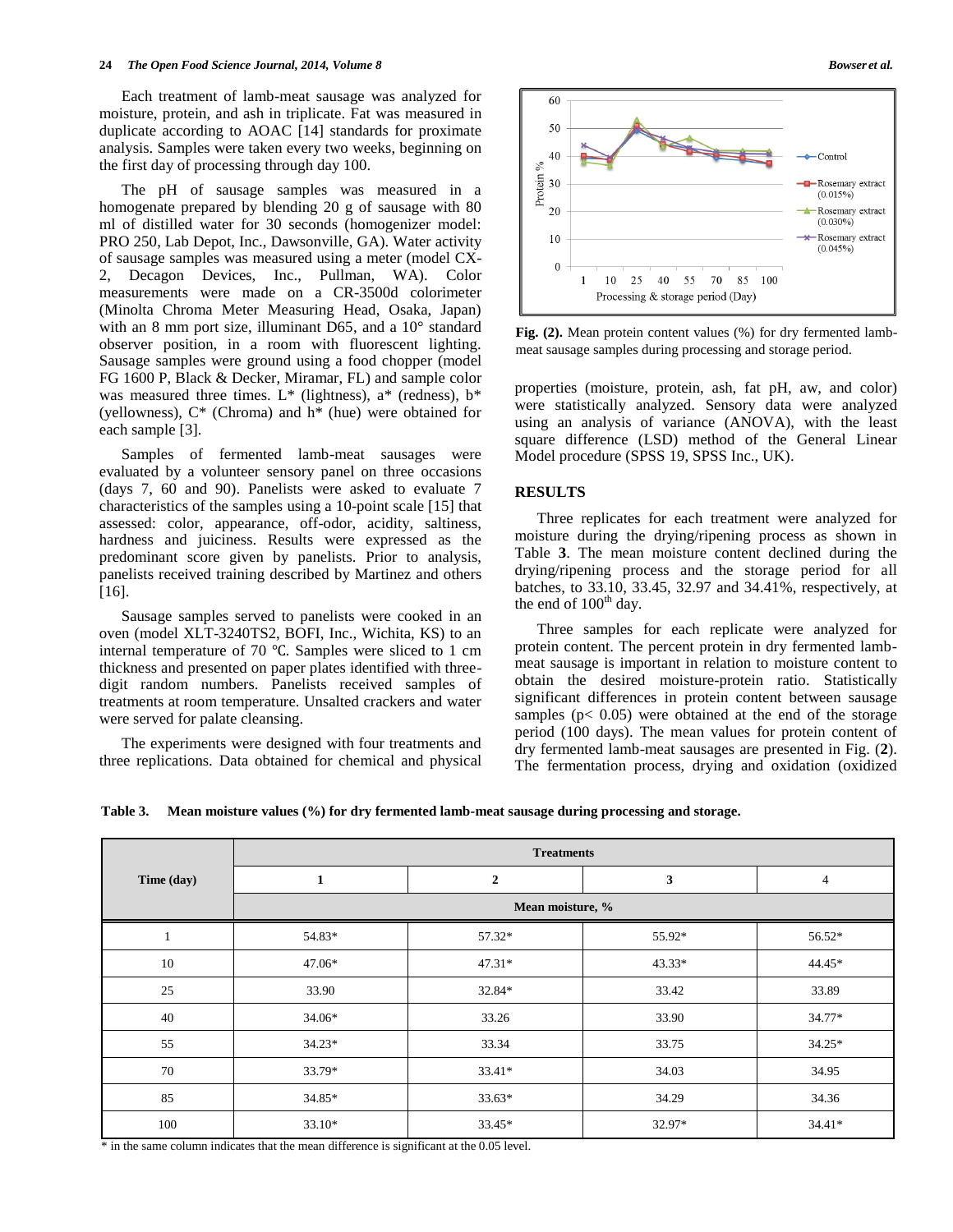protein) might affect the protein content amongst batches. Both [17] and [18] described a similar behavior in detection of protein oxidation.

Fat content of the sausage products affected sensory characteristics such as appearance, juiciness, color, hardness and palatability. Two samples for each replicate were analyzed for the fat content. Fig. (**3**) shows the mean values for fat percentage of the dry fermented lamb-meat sausage for all treatments. The total fat content increased  $(p<0.05)$ gradually throughout the ripening period as a result of water loss. The final fat contents were 31.99, 31.81, 33.55 and 32.95% for all treatments, respectively.

Fig. (**4**) shows mean ash values for all dry fermented lamb-meat sausage samples. Three replicates for each treatment were analyzed for ash content during the study. The total ash content increased  $(p < 0.05)$  gradually throughout the ripening time as a result of water loss. The final ash contents were 8.63, 9.60, 9.59 and 9.85% respectively for the control and sausage samples with rosemary extract (0.015, 0.030 and 0.45%). These results were in agreement with the results reported by [19] and [2].

Moisture/protein ratios (MPR) are commonly used to classify dried sausages and other meat products. MPR values are currently specified in FSIS labeling standards for shelf-





**Fig. (3).** Mean fat content values (%) for dry fermented lamb-meat sausage samples during processing and storage.

**Fig. (4).** Mean ash content values (%) for dry fermented lamb-meat sausage samples during processing and storage.

stable product. Shelf-stable dry sausages have an MPR of 1.9:1 or less to ensure a safe product [20]. In this study, dry fermented lamb-meat sausages had an MPR approximately of 1.2:1 for all products at the end of drying period. These results meet the labeling standards for shelf stable products regulated by FSIS.

Three replicates for each treatment were analyzed for water activity during processing and storage. The mean values for water activity are shown in Fig. (**5**). Water activity values were statistically different ( $p < 0.05$ ) between the control and rosemary extract sausage samples. Water activity levels decreased from  $0.96 - 0.95$  to  $0.82 - 0.81$  during ripening and storage periods in all batches. Similar results were reported by [21] and [22] for low fat, dry fermented sausages. The water activity results of the current study are within the control criteria or the labeling standards for shelf stable products regulated by [20].



**Fig. (5).** Mean water activity values  $(a_w %)$  for dry fermented lambmeat sausage samples during processing and storage.

USDA FSIS [23] requires that shelf-stable sausages meet specific pH requirements (4.5 or lower for fermented type). Three replicates for each treatment were analyzed for pH during the processing and storage time of the study. The initial and fermented mean pH values of dry fermented lambmeat sausages are shown in Table (**4**). There were significant differences (p< 0.01) in mean pH values of the products (4.57, 4.58, 4.58 and 4.56) at day 100, while the mean pH values at day 1 were 5.61, 5.59, 5.56 and 5.57 respectively. The fermentation process produced significant differences in pH amongst batches. Changes in pH were inversely proportional to the lactic acid bacterial count [24].

The color stability of fermented meat products is one of the most important quality criteria during both processing and storage periods [25]. Color measurements were taken on sausage samples. The following paragraphs describe the results for measurement of a\*, b\*, L\*, C\*, and h\* values. For each value, three replicates were taken for each treatment. Color data was collected at days 1, 10, 25, 40, 55, 70, 85, and 100.

Redness values, a\**,* are an indicator of red color stability in meat and meat products. The evaluation of a\* values were considered to be important because they reflect the amount of red color and would be of interest to compare with visual evaluations of color [26]. The values of a\* for samples, see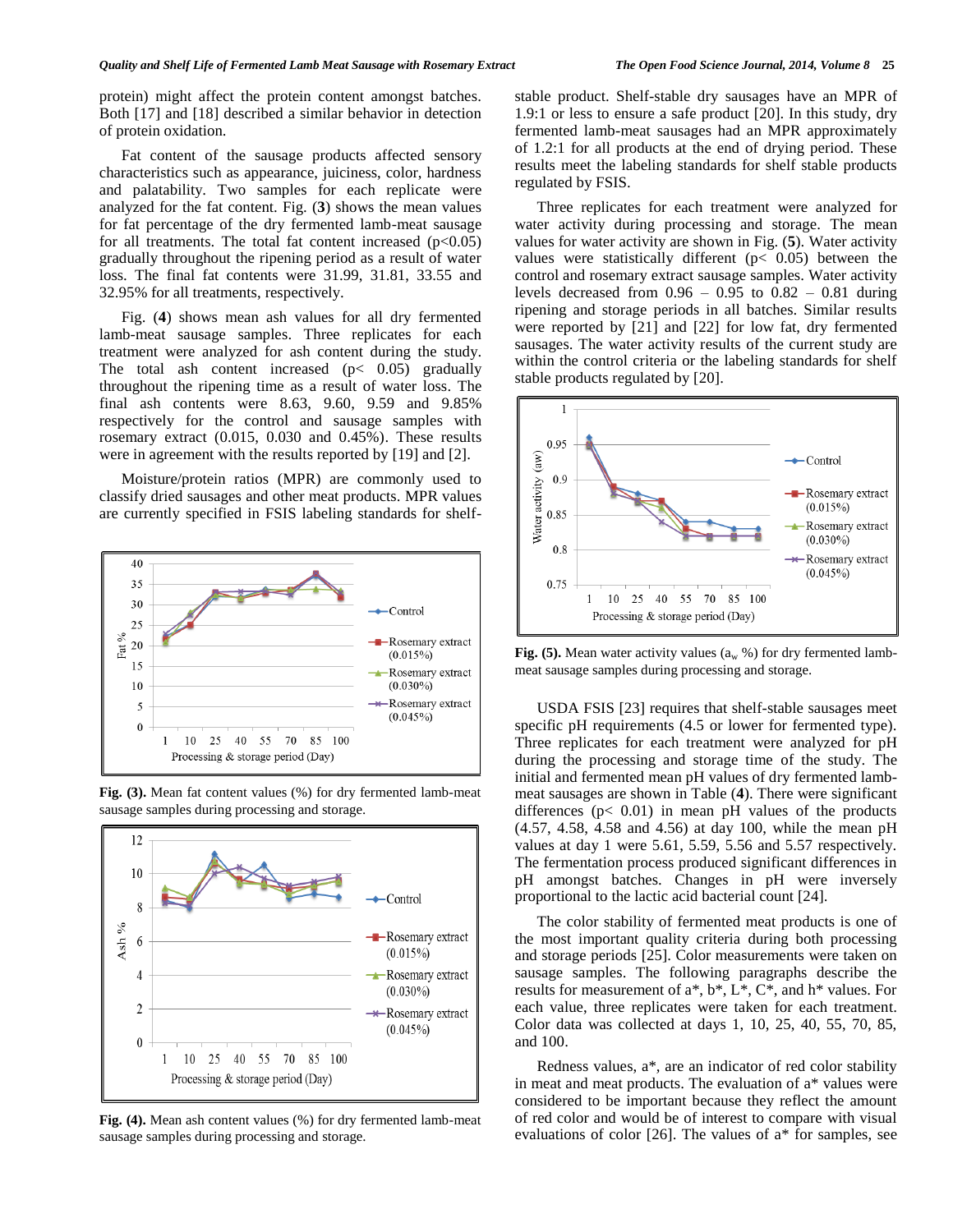|            | <b>Treatments</b> |              |         |                |  |
|------------|-------------------|--------------|---------|----------------|--|
| Time (day) | $\mathbf{1}$      | $\mathbf{2}$ | 3       | $\overline{4}$ |  |
|            | Mean pH value     |              |         |                |  |
|            | $5.61*$           | $5.59*$      | $5.56*$ | $5.57*$        |  |
| 10         | $5.02*$           | $5.02*$      | $5.02*$ | $5.01*$        |  |
| 25         | 4.62              | 4.62         | 4.61    | $4.63*$        |  |
| 40         | 4.60              | 4.62         | $4.63*$ | 4.60           |  |
| 55         | 4.61              | 4.61         | 4.59    | $4.60*$        |  |
| 70         | 4.60              | 4.61         | 4.60    | $4.59*$        |  |
| 85         | $4.57*$           | $4.58*$      | $4.58*$ | $4.56*$        |  |
| 100        | $4.57*$           | $4.58*$      | $4.58*$ | $4.56*$        |  |

**Table 4. Mean pH values (%) for dry fermented lamb-meat sausage during processing and storage.**

\* in the same column indicates that the mean difference is significant at the 0.05 level.

Fig.  $(6)$ , were higher  $(p<0.05)$  at the end of the storage period (day 100) compared to initial values. The trend in the changes of a\* of samples was the same on the first 25 days (p<0.05). The red color increased due to the incorporation of nitrite, nitrate addition and the ripening/drying process ( $p <$ 0.05). It is well-know that redness increases from the formation of nitrosylmyoglobin, which is formed under mildly acidic conditions by reaction of myoglobin with nitrites.



**Fig. (6).** Mean redness values (*a\**) for dry fermented lamb-meat sausage samples during processing and storage period.

Redness values, a\*, for this study are in agreement with those that found by other authors for modified fermented sausages [27-29]. McCarthy and others [30] observed that inclusion of rosemary significantly increased the a\* on meat patties by the  $9<sup>th</sup>$  day of storage. A study by Martinez and others [31] had similar results regarding the use of a mixture of rosemary and ascorbic acid in sausages.

Yellow color, b\*, data, Fig. (**7**), showed that adding rosemary extract to the sausages decreased the value of b\*  $(p< 0.05)$  with no statistically significant differences  $(p >$ 0.05) between all samples at day 1. Mean values of  $b^*$  in the final product (after day 100) were close for all samples (5.70, 6.31, 5.35 and 5.52), also, all treatments resulted in significantly lower ( $p<0.05$ ) mean yellowness values b<sup>\*</sup> than day 1. Values for the yellowness parameter are in agreement with those found by other authors for salami and Spanish dry fermented sausages [28, 32].



**Fig. (7).** Mean yellowness values (*b\**) for dry fermented lamb-meat sausage samples during processing and storage period.

Lightness, L\**,* values of the dry fermented lamb-meat sausages tended to decrease significantly over time  $(p<0.05)$ , as seen in Fig. (**8**). Rosemary extract content and the drying process affected lightness values. Treatments with rosemary extracts gave the highest  $L^*$  values (mean value = 48.56, 45.97 and 46.97) at day 1,  $L^*$  mean values were significantly different than the control  $(44.40)$  ( $p < 0.05$ ). A similar trend was reported for dry fermented sausages [33] [11]. Also, Hernandez and others [34] reported that treatment with an ethanol rosemary extract resulted in lower L\* values (darker samples) on raw meat. In a study by Petrovic [35] on traditional sausages, lightness values decreased and sausages became darker during the drying and ripening (120 days) period. Ordonez and others [36] reported, "If the fat content increases, the lightness of meat product also increases" in conventional and low-fat frankfurter. This was not observed in the current study, even with a fat content of about 30%.

Results for the Chroma parameter, C\*, in Fig. (**9**) show a significant ( $p < 0.05$ ) decreasing trend with time. The Chroma mean values at day 1 were 17.84, 18.26, 17.22 and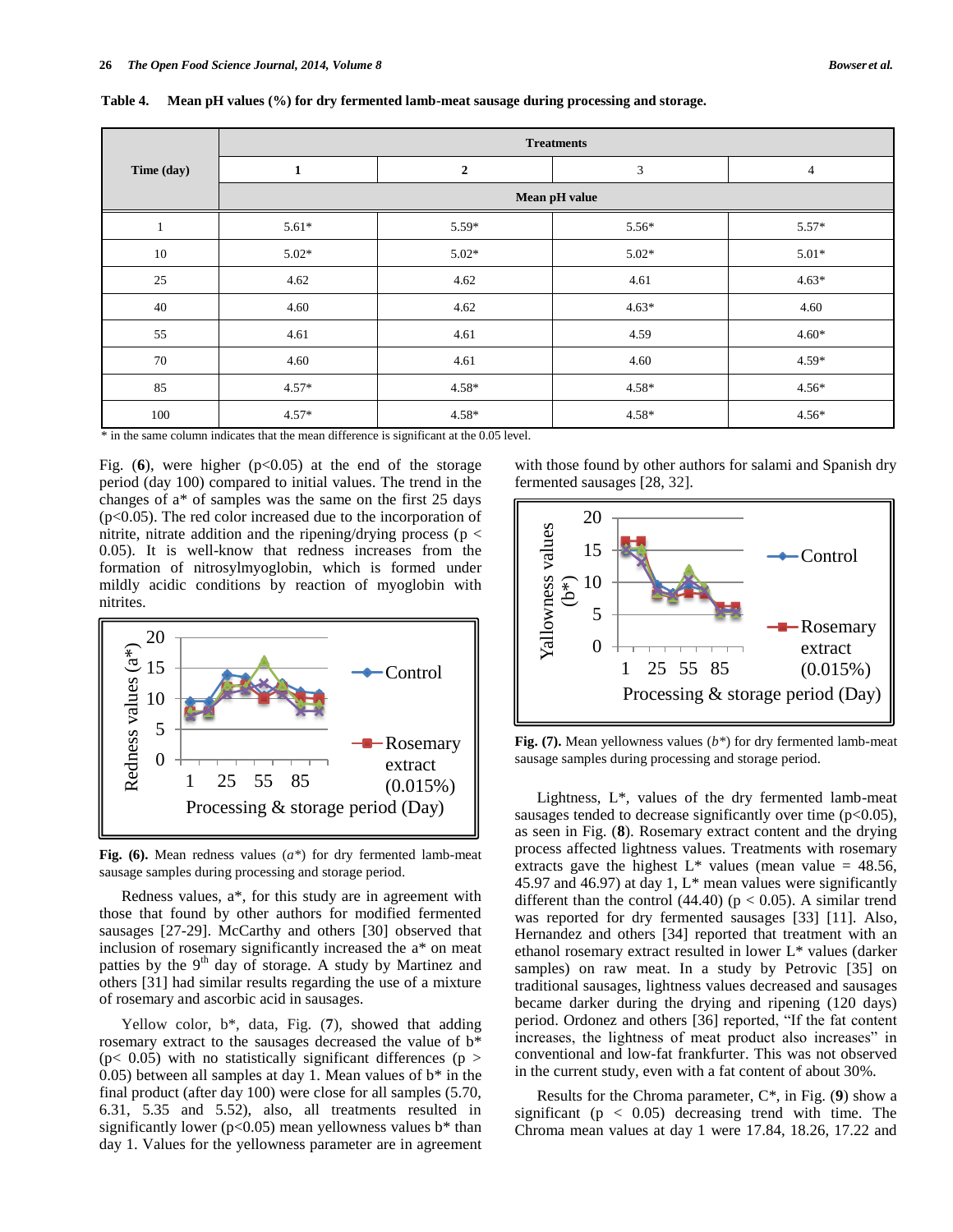## *Quality and Shelf Life of Fermented Lamb Meat Sausage with Rosemary Extract The Open Food Science Journal, 2014, Volume 8* **27**

16.80. At the end of the storage period, the Chroma mean values were 12.22, 11.88, 10.36 and 9.51 respectively for control and rosemary extract added sausage samples.



**Fig. (8).** Mean lightness values (*L\**) for dry fermented lamb-meat sausage samples during processing and storage period.



**Fig. (9).** Mean Chroma values (*C \**) for dry fermented lamb-meat sausage samples during processing and storage period.

Sanchez and others [37] reported that myoglobin and oxymyoglobin oxidation lead to formation of brown metmyoglobin, which is associated with a reduction in reddish color (lower Chroma). In the current study, brown metmyoglobin didn't occur even though Chroma values decreased through the processing and storage time. The rosemary extract may have protected the sausage color by reducing oxidation. The results of the current study were in agreement with Hernandez-Hernandez and others [34] who reported that the red color of meat pigments when oxidized were associated with decreased Chroma values.

Hue, h\**,* refers to the characteristic of any chromatic color that distinguishes it from other hues found between the ends of the spectrum, red, yellow, green, blue or purple (principal hues). Mean h\* values, shown in Fig. (**10**), have a decreasing trend ( $p$ < 0.05). At day 1 the antioxidant samples showed a highest mean values (64.25, 62.68 and 64.01 respectively) when compared with the control samples (57.64). Results were similar at day 100. These results showed that when the percentage of rosemary extract was increased, mean h\* values were reduced. Hue showed a decreasing trend in samples, which became darker with time. Low mean values (more reddish samples) were observed for sausages with added rosemary extract. Decreasing h\* values were in agreement with Chizzolini and others [38] in a study of traditional Mediterranean meat products.



**Fig. (10).** Mean hue values (*h\**) for dry fermented lamb-meat sausage samples during processing and storage period.

Fourteen replicates for each treatment were analyzed for their sensory characteristics. Sensory attributes of appearance, juiciness, hardness and saltiness were not significantly different (p>0.05) in final products, while the sourness (acidity), color and off-odor values were significantly different (p<0.05) in samples.

Mean acidity (sourness) scores of the dry fermented lamb-meat sausages are given in Fig. (**11**). The origin of the sourness relates to the fermentation process and how the pH is reduced in all sausage samples from the processing through the ripening period. Sensory evaluation for sample acidity revealed that the samples with added rosemary extract (0.030%) averaged higher scores than the control and the other rosemary extract treatments ( $p$ < 0.05), followed by sausage samples with the 0.045% rosemary extract treatment. The mean scores of sourness in the final products were 4.57, 4.78, 6.07 and 5.64 on a 10-point scale  $(1 =$ imperceptible to  $10 =$  extremely) for the control and rosemary extract (0.015, 0.030 and 0.045%) sausage samples respectively.



\*Acidity evaluation scale (10-points):  $1 =$  imperceptible / 10 = extremely.

**Fig. (11).** Mean acidity values for dry fermented lamb-meat sausage samples during processing and storage period.

With respect to specific characteristics that indicate product oxidation, some comments like "soap flavor" and "rancid" were observed by panelists for the control and 0.015% (lower antioxidant level) rosemary treatments. Mendoza and others [21] observed that the acidity value increased quickly during the first few days of the ripening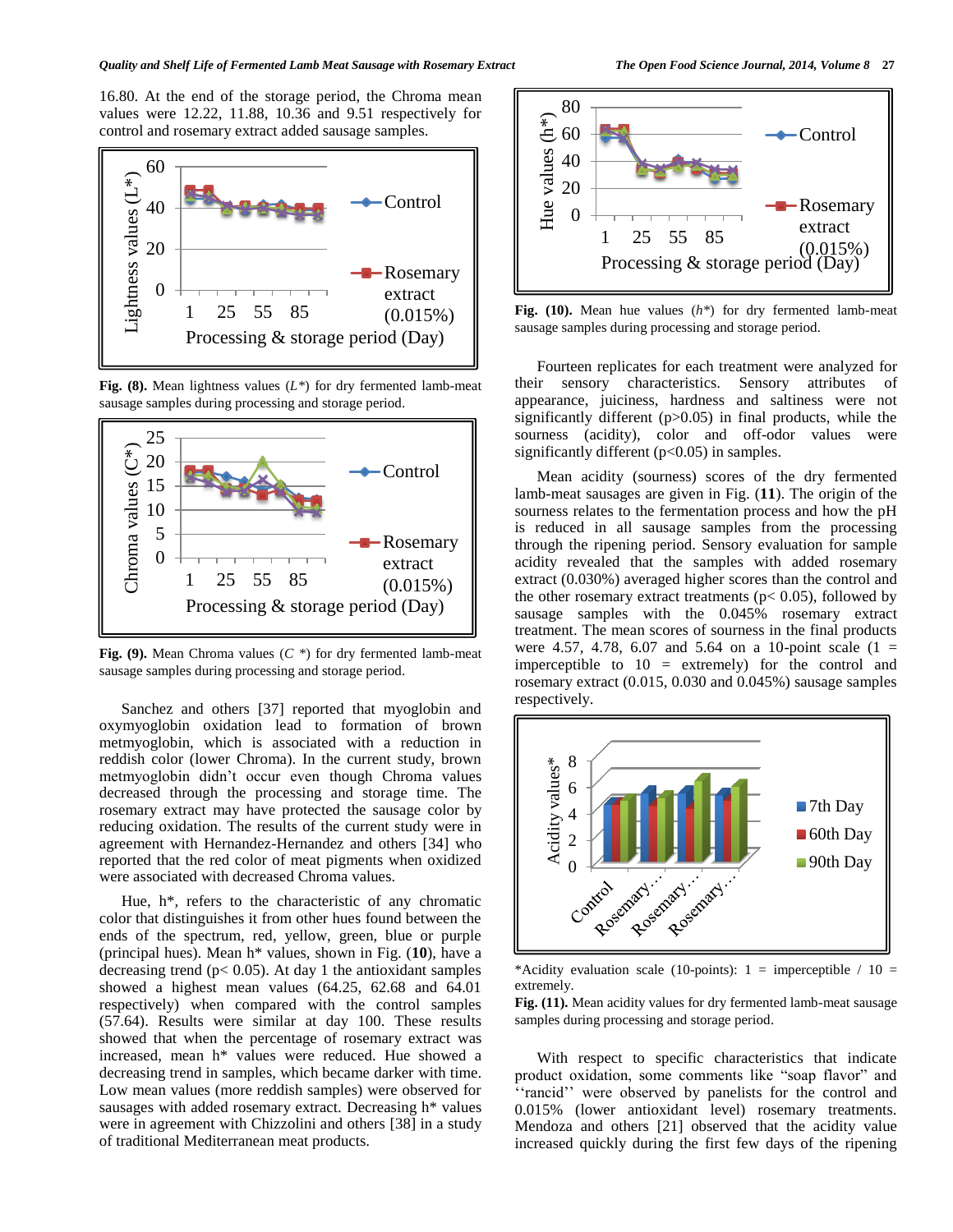period in dry fermented sausages depending on the pH value. Also Balev and others [39] reported similar results for dry fermented sausage.

Results of a sensory evaluation of dry fermented lambmeat sausage color values are presented in Fig. (**12**). Significant differences ( $p < 0.05$ ) in redness values were found between product samples at day 7. Results showed that the dark red color increased with increasing amounts of rosemary extract. Ruiz and others [40] reported that dryfermented sausages had significant differences between redness values assessed by sensory panelists. Also, similar results reported by Bovolenta and others [41] when they evaluated the sensory properties of fermented Alpagota sheep sausage.



\*Visual color (redness) evaluation scale (10-points):  $1 =$  extremely light  $/ 10 =$  extremely dark.

**Fig. (12).** Mean visual color values for dry fermented lamb-meat sausage samples during processing and storage period.

Addition of antioxidants was not effective in protecting sausages from changes in external appearance. Mean values of the appearance scores of the dry fermented lamb-meat sausage samples are shown in Fig. (**13**). There was no significant difference (p > 0.05) between sample appearances. Most samples were conventional in appearance with some contraction in the external surface. Wrinkles on the surface of the sausages were caused by the ripening/drying process and storage time. The addition of rosemary extract had no effect ( $p$   $>$   $0.05$ ) on the appearance of the surface or cross section of all sausage samples. These results were in agreement with Liaros and others [42] and Olivares and others [3].

Off-odor profiles are shown in Fig. (**14**). Samples with rosemary extract added showed no significant differences (p>0.05) between off-odors. Off-odor scores for the control samples increased  $(p<0.05)$  throughout processing and storage periods. At day 90, the off-odor means values were 4.85 for control sausage samples and, 4.28, 4.08 and 3.93 for rosemary extract (0.015, 0.030 and 0.045%) sausage samples, respectively. The antioxidant capacity of rosemary extract was able to protect sausages from off-odor formation. Similar results were reported by Kamenik and others [25] Ordonez and others [2], and Vittorio and others [43].



\*External appearance evaluation scale (10-points): 1= conventional appearance to 10= unexpected appearance.

**Fig. (13).** Mean external appearance values for dry fermented lambmeat sausage samples during processing and storage period.



\* Off-odor evaluation scale (10-points):  $1 =$  imperceptible / 10 = extremely intense.

**Fig. (14).** Mean off-odor profile values for dry fermented lambmeat sausage samples during processing and storage period.

Fig. (**15**) represents the mean hardness values of dry fermented lamb-meat sausage samples. No significant difference ( $p > 0.05$ ) between samples was observed during the ripening and drying periods. High fat content in sausage samples generally results in lower hardness values, as evidenced in previous sensory analyses performed on dry fermented sausages [24, 35, 41]. Previous studies were unable to elucidate how these changes affect consumer acceptability to establish an optimum fat content.

Mean juiciness scores obtained for the control and test batches are shown in Fig. (**16**). No significant difference (p> 0.05) of juiciness between rosemary extract treatments was observed. Juiciness was slightly better in sausage samples with rosemary extract, probably due to the physical properties and palatability of the fat content. In a study by Helgesen and Naes [44] results indicated that fat content and juiciness were weakly correlated in dry fermented lamb sausage, furthermore, sausages with the highest intensity of juiciness were all high in water content and had a high water activity. This did not occur in this study. Similar results were reported by Liu and others [45] for various levels of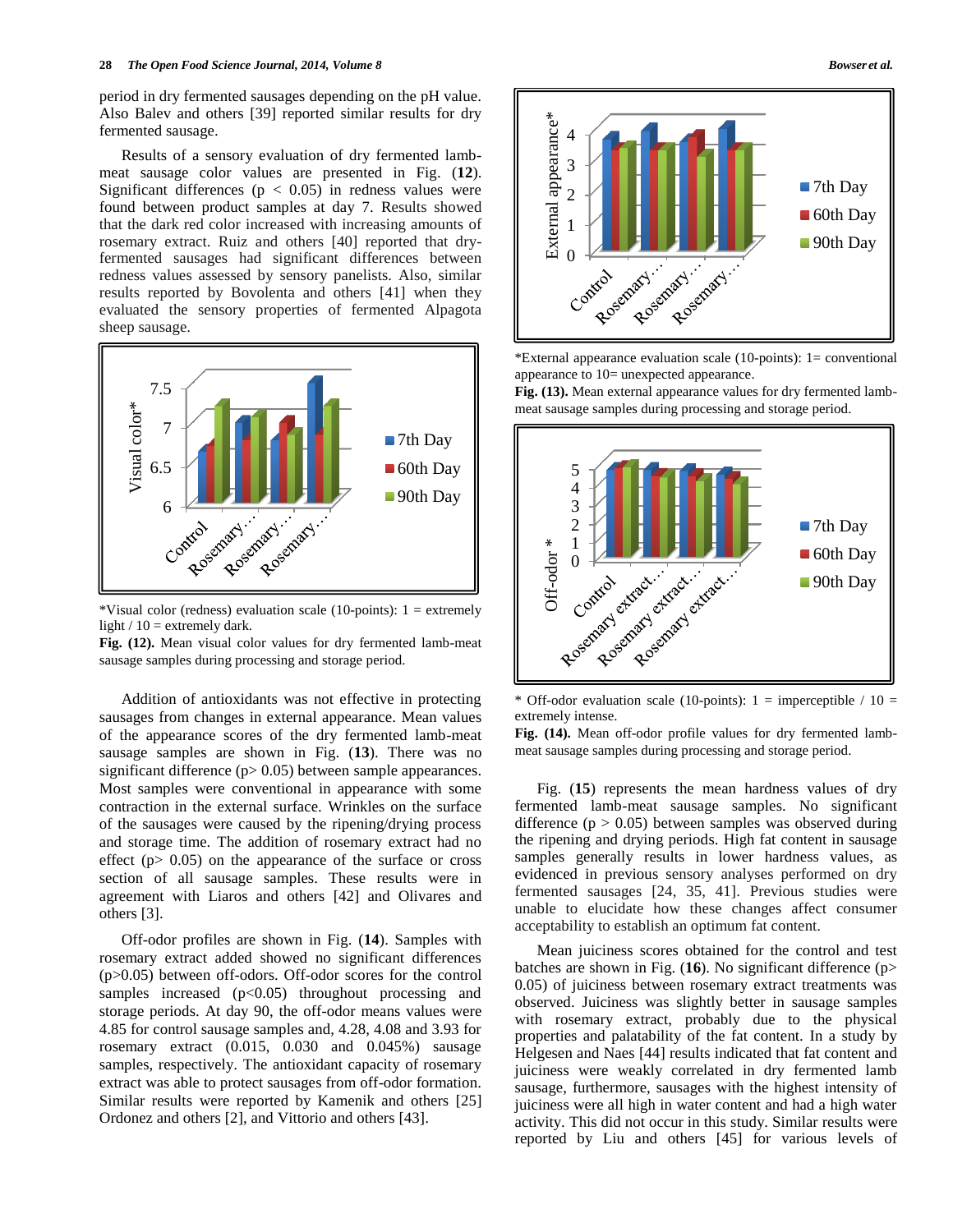### *Quality and Shelf Life of Fermented Lamb Meat Sausage with Rosemary Extract The Open Food Science Journal, 2014, Volume 8* **29**

rosemary or Chinese mahogany in chicken sausage. Manuel and others [46] reported high juiciness scores for bologna sausage with added rosemary essential oil.



\* Hardness evaluation scale (10-points): 1= extremely soft to 10= extremely intense.

**Fig. (15).** Mean hardness profile values for dry fermented lambmeat sausage samples during processing and storage period.



\* Juiciness evaluation scale (10-points):  $1=$  extremely dry to  $10=$ extremely moist.

**Fig. (16).** Mean juiciness profile values for dry fermented lambmeat sausage samples during processing and storage period**.**

Salt is an important factor that influences the flavor of fermented sausages. Saltiness scores for dry fermented lambmeat sausage are shown in Fig. (**17**). No significant difference (p> 0.05) of salty taste between treatments was observed. The results of the current study revealed a reduction in mean saltiness scores during the ripening and storage times for all samples except the control. As the salt concentration increased, sausages tended to become drier and harder, but this did not occur in the current study.

Bovolenta and others [41] reported that fat content increased the perception of the salty taste, and this could explain the comparable intensity of salty taste perception in low fat (and higher salt content) and high fat (and lower salt content) fermented sheep products. However, saltiness values for the current study might be related to the fat content of the final products. In addition, moisture content, drying methods and storage time may affect the salty taste.



\* Saltiness evaluation scale (10-points):  $1=$  imperceptible to  $10=$ extremely.

**Fig. (17).** Mean saltiness profile values for dry fermented lambmeat sausage samples during processing and storage period.

#### **DISCUSSION**

The main aim of present study was to develop and evaluate a dry fermented lamb-meat sausage manufactured with different rosemary extract concentrations using controlled ripening/drying conditions and fermented process. We have shown that rosemary extract, as applied in this study, improves fermented lamb-meat sausage quality based on color and off-odor. Natural rosemary extract is an effective alternative to synthetic antioxidants for extending shelf life of dry fermented lamb-meat sausage.

Moisture content, protein concentration, pH, and  $a_w$  of sausage samples decreased during storage, while protein, ash, and fat increased. Results of moisture, pH, water activity and moisture/protein ratio (MPR) satisfied the labeling standards of the FSIS for shelf stable products.

Color analysis indicated that the red component, a\*, increased significantly due to the incorporation of nitrite, nitrate addition and the fermentation process. Samples containing rosemary extract (0.045%) had the lowest mean a\* values at the end of the storage period. Mean yellowness, b\*, values were significantly lower for samples containing rosemary extract (0.030%) at the end of storage. Chroma, C\*, and color hue, h\*, mean values decreased for all samples in storage. The addition of rosemary extract as natural antioxidant provided significant protection of color parameters for dry fermented lamb-meat sausages.

Sensory evaluation indicated that the characteristics of juiciness, hardness and saltiness were not significantly different in final products, while the sourness (acidity), color and off-odor values were significantly different for samples. Sensory evaluation revealed that acidity values increased quickly during the first few days of the ripening period. Panelists also perceived that samples with rosemary extract had higher redness in agreement with measurements of the a\* index. External appearance scores for all samples were lower on day 90 compared to day 7. Off-odor scores were lower for all samples treated with rosemary compared to the control.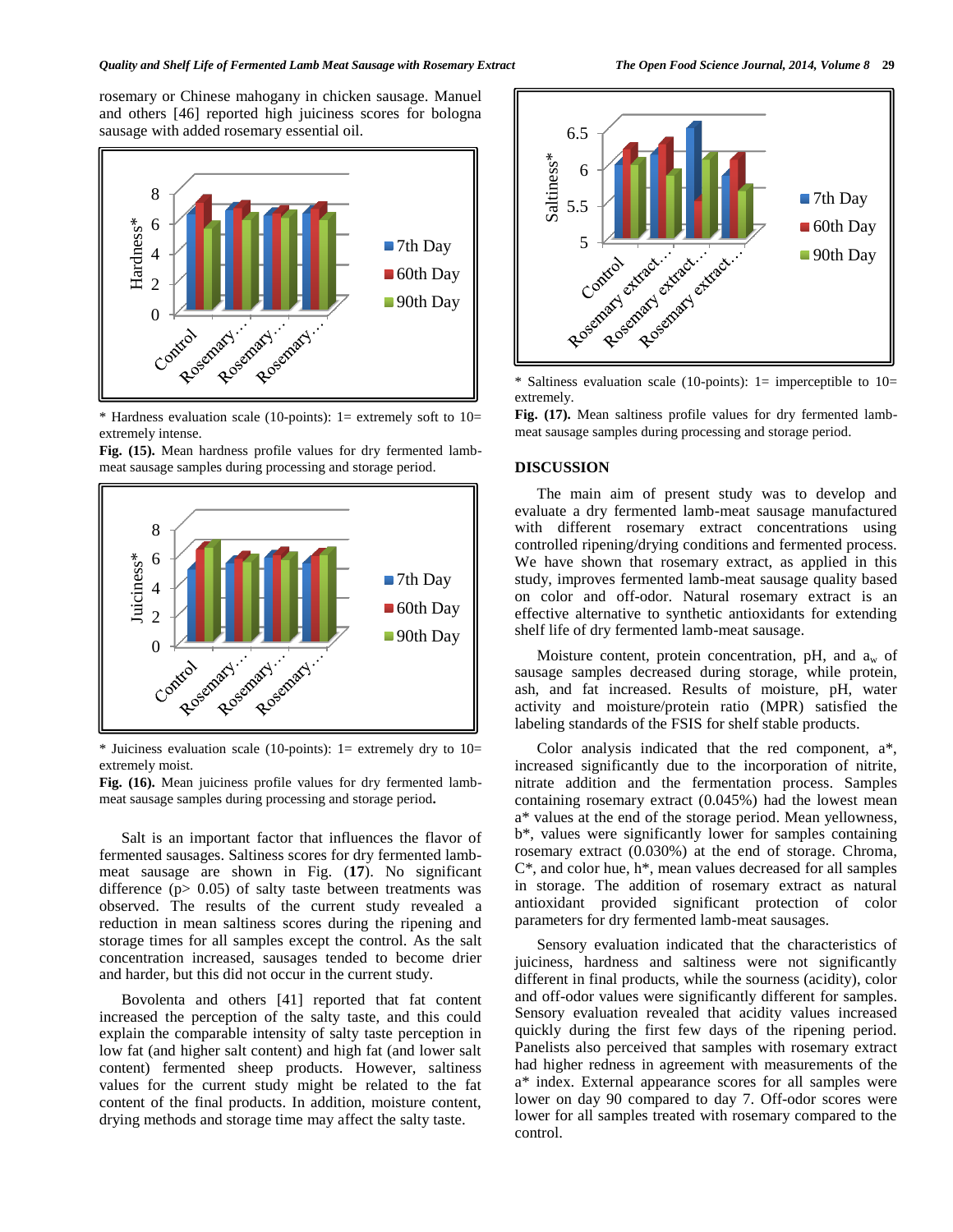# **CONFLICT OF INTEREST**

The authors confirm that this article content has no conflict of interest.

# **ACKNOWLEDGEMENTS**

The authors acknowledge the Robert M. Kerr Food & Agricultural Products Center at the Oklahoma State University, Stillwater, for providing the facilities, equipment, and funding for this work.

# **REFERENCES**

- [1] Ordonez JA, Hierro EM, Bruna JM, Hoz LD. Changes in the components of dry-fermented sausages during ripening. Cr Rev Food Sci Nutr 1999; 39 (4): 329-67.
- [2] Leroy F, Verluyten J, Vuyst LD. Functional meat starter cultures for improved sausage fermentation. Inter J Food Micro 2006; 106: 270-85.
- [3] Olivares A, Navarro JL, Salvador A, Flores M. Sensory acceptability of slow fermented sausages based on fat content and ripening time. Meat Sci 2010; 86: 251-7.
- [4] Marco A, Navarro JL, Flores M. The sensory quality of dry fermented sausages as affected by fermentation stage and curing agents. Eur. Food Res Technol 2008; 226: 449-58.
- [5] McBride NT, Hogan SA, Kerry JP. Comparative addition of rosemary extract and additives on sensory and antioxidant properties of retail packaged beef. Inter J Food Sci Technol 2007; 42: 1201-7.
- [6] Waszkowiak K, Dolata W. The application of collagen preparations as carriers of rosemary extract in the production of processed meat. Meat Sci 2007; 75: 178-83.
- [7] Kong B, Zhang H, Xiong YL. Antioxidant activity of spice extracts in a liposome system and in cooked pork patties and the possible mode of action. Meat Sci 2010; 85: 772-8.
- [8] Nunez-Gonzalez MT, Boleman RM, Miller RK, Keeton JT, Rhee KS. Antioxidant properties of dried plum ingredients in raw and precooked pork sausage. J Food Sci 2008; 73(5): H63-71.
- [9] Sherwin ER. Antioxidants. In Food Additives, 1st Ed. (A.L. Branen, P.M. Davidson and S. Salminen, eds.), Marcel Dekker, Inc., New York, NY. 1990; 139-191. Available from: http://www.fsis.usda.gov/oppde/rdad/fsisdirectives/5100.2/meatand \_poultry\_hazards\_controls\_guide\_10042005.
- [10] Tsen SY, Ameri F, Smith JS. Effects of rosemary extracts on the reduction of heterocyclic amines in beef patties. J Food Sci 2006; 71 (8): 469-73.
- [11] Fernandez-Lopez J, Zhi N, Aleson-Carbonell L, Perez-Alvarez JA, Kuri V. Antioxidant and antibacterial activities of natural extracts: Application in beef meatballs. Meat Sci 2005; 69: 371-80.
- [12] Formanek Z, Lynch A, Galvin K, Farkas J, Kerry JP. Combined effects of irradiation and the use of natural antioxidants on the shelf<br>life stability of overwrapped minced beef. Meat Sci 2003; life stability of overwrapped minced beef. 63(4): 433-40.
- [13] Georgantelis D, Blekas G, Katikou P, Ambrosiadis L, Fletouris DJ. Effect of rosemary extract, chitosan and ∝-tocopherol on lipid oxidation and color stability during frozen storage of beef burgers. Meat Sci 2007; 75: 256-64.
- [14] AOAC. Methods of Analysis of Association of Official Agricultural Chemists.  $17<sup>th</sup>$  Ed. Associatio of Official Analytical Chemists, Washington, DC. 1997: 684-97.
- [15] Djenane-Sanchez-Escalante A, Djenane D, Torrescano G, Beltran JA, Roncales, P. The effects of ascorbic acid, taurine, carnosine and rosemary powder on color and lipid stability of beef patties packaged in modified atmosphere. Meat Sci 2001; 58: 421-49.
- [16] Martinez, L, Cilla I, Beltran JA, Roncales P.. Combined effect of modified atmosphere packaging and addition of rosemary (*Rosmarinus officinalis*), ascorbic acid, red beet root (*Beta vulgaris),* and sodium lactate and their mixtures on the stability of fresh pork sausages. J Agri Food Chem 2006b; 54: 4674-80.
- [17] Vuorel S, Salminen H, Makela M, Kivikar R,Karonen M, Heinonen M. Effect of plant phenolic on protein and lipid oxidation in cooked pork meat patties. J Agric Food Chem 2005; 53: 8492-7.
- [18] Kjaersgard IV, Jessen F. Two-dimensional gel electrophoresis detection of protein oxidation in fresh and tainted rainbow trout muscle. J Agric Food Chem 2004; 52: 7101-7.
- [19] Coffey A, Ryan M, Ross RP, Hill C, Arendt E, Schwarz G. Use of a broad-host-range bacitracin-producing *Lactococcus lactis* transconjugant as an alternative starter for salami manufacture. Intl J Food Microbiol 1998; 43(3): 231-5.
- [20] FSIS Food Safety and Inspection Service. Performance standards of the production of certain meat and poultry products. Federal Register 1999; 64(3): 732-49.
- [21] Mendoza E, Garcia ML, Casas C, Selgas MD. Inulin as fat substitute in low fat, dry fermented sausages. Meat Sci 2001; 57: 387-93.
- [22] Garcia ML, Dominguez R, Galvez MD, Casas C, Selgas MD. Utilization of cereal and fruit fibers in low fat dry fermented sausages. Meat Sci 2002; 60: 227-36.
- [23] USDA U.S. Department of Agriculture, FSIS Food Safety and Inspection Service. Meat and poultry hazards and controls guide 2005; Available from: http://www.fsis.usda.gov/oppde/rdad/fsisdire ctives/5100.2/meatand\_poultry\_hazards\_controls\_guide\_10042005.
- [24] Papadima SN, Bloukas JG. Effect of fat level and storage conditions on quality characteristics of traditional Greek sausages. Meat Sci 1999; 51: 103-13.
- [25] Kamenik J, Salakova A, Borilova G, Pavlik Z, Standarova E, Steinhauser L. Effect of storage temperature on the quality of dry fermented sausage Poličan. Czech J Food Sci 2012; 30(4): 293- 301.
- [26] Zanardi E, Novelli E, Ghiretti GP, Dorigoni V, Chizzolini R. Color stability and vitamin E content of fresh and processed pork. Food Chem 1999; 67: 163-71.
- [27] Bloukas JG, Paneras ED, Fournitzis GC. Effect of replacing pork back fat with olive oil on processing and quality characteristics of fermented sausages. Meat Sci 1997; 45: 133-44.
- [28] Severini C, De Pilli T, Baiano A. Partial substitution of pork back fat with extra-virgin olive oil in ''salami" products: Effects on chemical, physical and sensory quality. Meat Sci 2003; 64: 323-31.
- [29] Hoz L, D'Arrigo M, Cambero I, Ordonez JA. 2004. Development of an n-3 fatty acid and ∝-tocopherol enriched dry fermented sausage. Meat Sci 2004: 67: 485-95.
- [30] Mccarthy TL, Kerry JP, Kerry JF, Lynch PB, Buckley DJ. Evaluation of the antioxidant potential of natural food/plant extracts as compared with synthetic antioxidants and vitamin E in raw and cooked pork patties. Meat Sci 2001; 57: 45-52.
- [31] Martınez, L, Cilla I, Beltran JA, Roncales P. Antioxidant effect of rosemary, borage, green tea, pu-erh tea and ascorbic acid on fresh pork sausages packaged in modified atmosphere. Influence of the presence of sodium chloride. J Sci Food Agri 2006a; 86: 1298-307.
- [32] Fernandez-Lopez J, Sendra E, Sayas-Barbera ME, Navarro C, Perez-Alvarez JA. Physico-chemical and microbiological profiles of ''Salchichón" (Spanish dry-fermented sausage) enriched with orange fiber. Meat Sci 2008; 80: 410-7.
- [33] Caceres E, Garcia ML, Toro J, Selgas MD. The effect of fructooligosaccharides on the sensory characteristics of cooked sausages. Meat Sci 2004; 68(1): 87-96.
- [34] Hernandez-Hernandez E, Ponce-Alquicira E, Jaramillo-Flores ME, Guerrero Legarreta I. Antioxidant effect of rosemary (*Rosmarinus officinalis* L.) and oregano(*Origanum vulgare* L.) extracts on TBARS and color of model raw pork batters. Meat Sci 2009; 81(2): 410-7.
- [35] Petrovic L, Dzinic N, Ikonic P, Tasic T, Tomovic V. Quality and safety standardization of traditional fermented sausages. Technol. Mesa 2011; 52(2): 234-44.
- [36] Ordonez M, Rovira J, Jaime I. The relationship between the composition and texture of conventional and low-fat frankfurter. Inter J Food Sci Technol 2001; 36: 749-58.
- [37] Sanchez-Escalante A, Djenane D, Torrescano G, Beltran, JA, Roncales P. Antioxidant action of borage, rosemary, oregano, and ascorbic acid in beef patties packaged in modified atmosphere. J Food Sci 2003; 68: 339-4.
- [38] Chizzolini R, Novelli E, Zanardi E. Oxidation in traditional Mediterranean meat products. Meat Sci 1998; 49: S87-99.
- [39] Balev D, Vulkova T, Dragoev S, Zlatanov M, Bahtchevanska S. A comparative study on the effect of some antioxidants on the lipid and pigment oxidation in dry-fermented sausages. Int. J Food Sci Technol 2005; 40: 977-83.